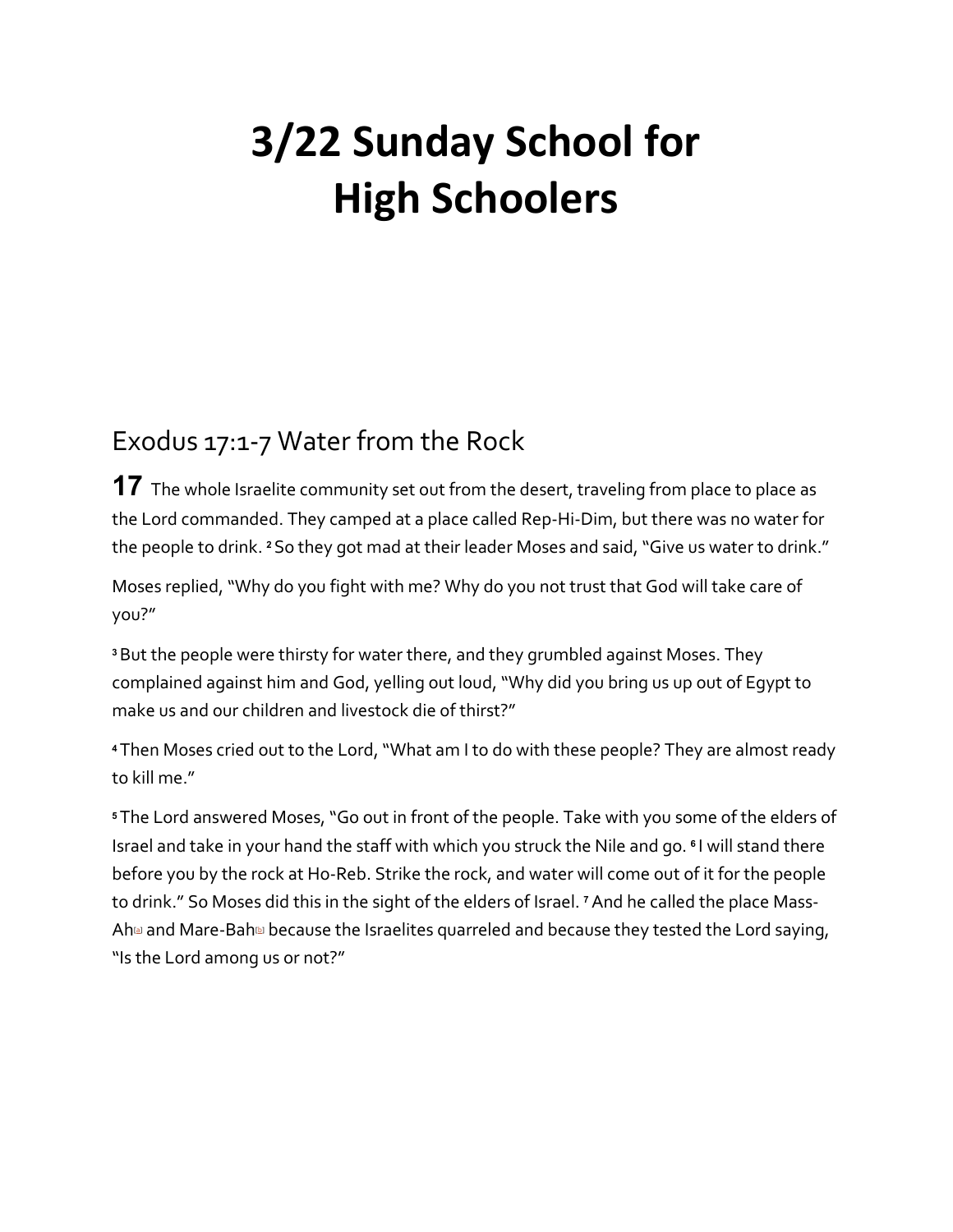1) What struck you most about this Bible verse?

2) Why do you think God would give the Israelites what they needed if they didn't trust Him? Can you think of a time when God provided for you even when you weren't the most Loving person?

3) Is there ever a time you felt like you were "wandering in the wilderness," alone, afraid? How did you respond? Did you think about God? Did you get angry or impatient with Him? Did you Trust Him? Did you wish you did? How did things play out?

4) There are many, many Psalms in which people express that they are angry at God. In fact, Jesus' cry on the cross "Why have you forsaken me!" echoes many of the Wandering Israelite cries written in the Psalms. Do you think it's Ok to get angry at God? How/why do you think He understands?